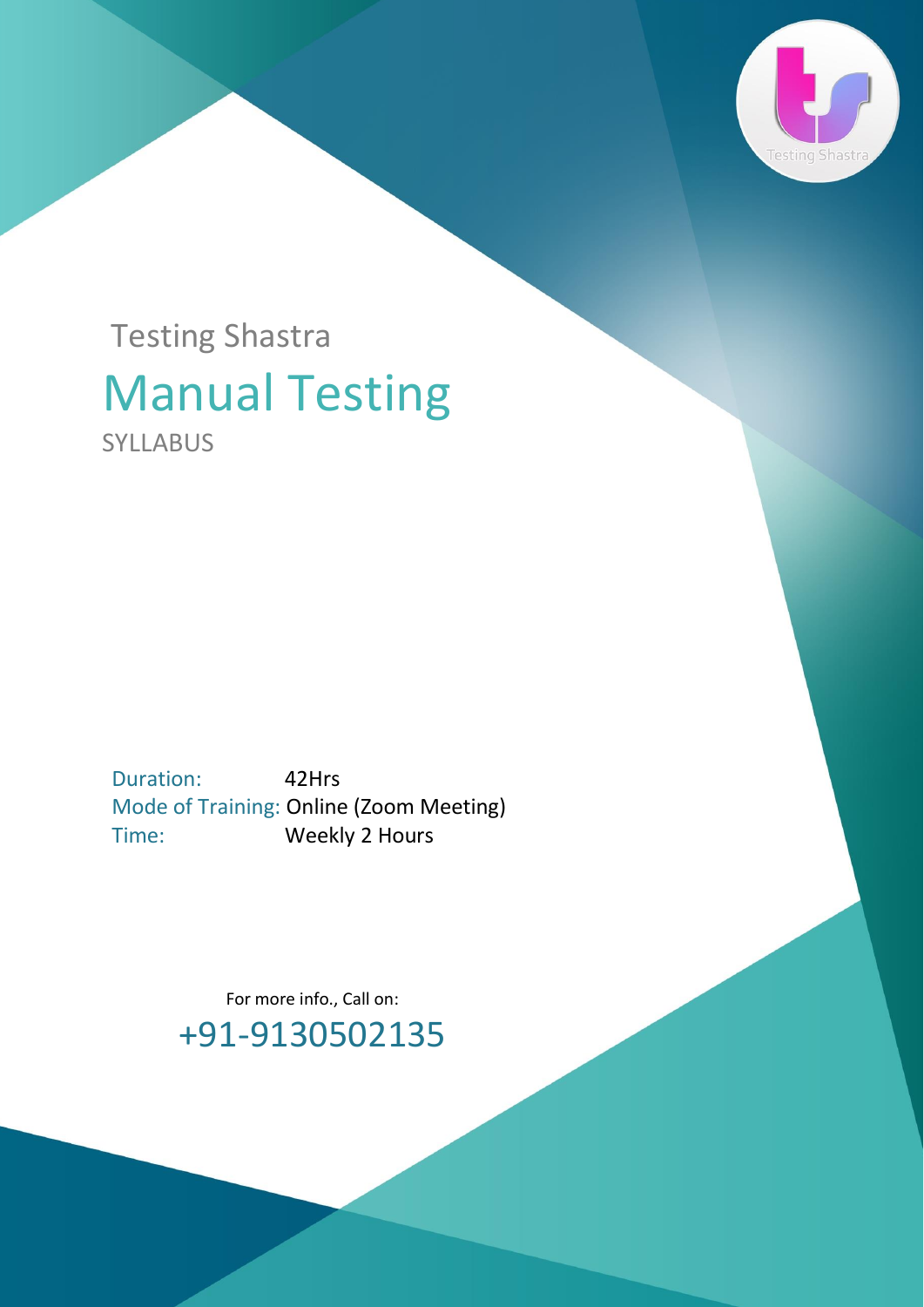#### Module 1

#### Introduction to Software Testing

- Introduction to testing
- Importance of software testing
- Testing Roles and Responsibilities
- Verification vs validation
- Types of Applications

## SDLC phases and Deliverables

- Requirement Gathering
- Analysis of Requirement
- Design (HLD & LLD)
- Analysis of Design
- Coding
- Analysis of Coding
- Testing
- Maintenance
- Request for Change/Change Request
- Graphical representation of SDLC process
- BRS and SRS documents

## DRE (Defect Removal Efficiency)

## Entry Criteria and Exit Criteria

#### White Box Testing

- Execution Testing Techniques
- Operation Testing Techniques
- Mutation Testing Techniques

## System Integration Testing

- Top Down Approach
- Bottom Up Approach
- Sandwich/Bidirectional Approach